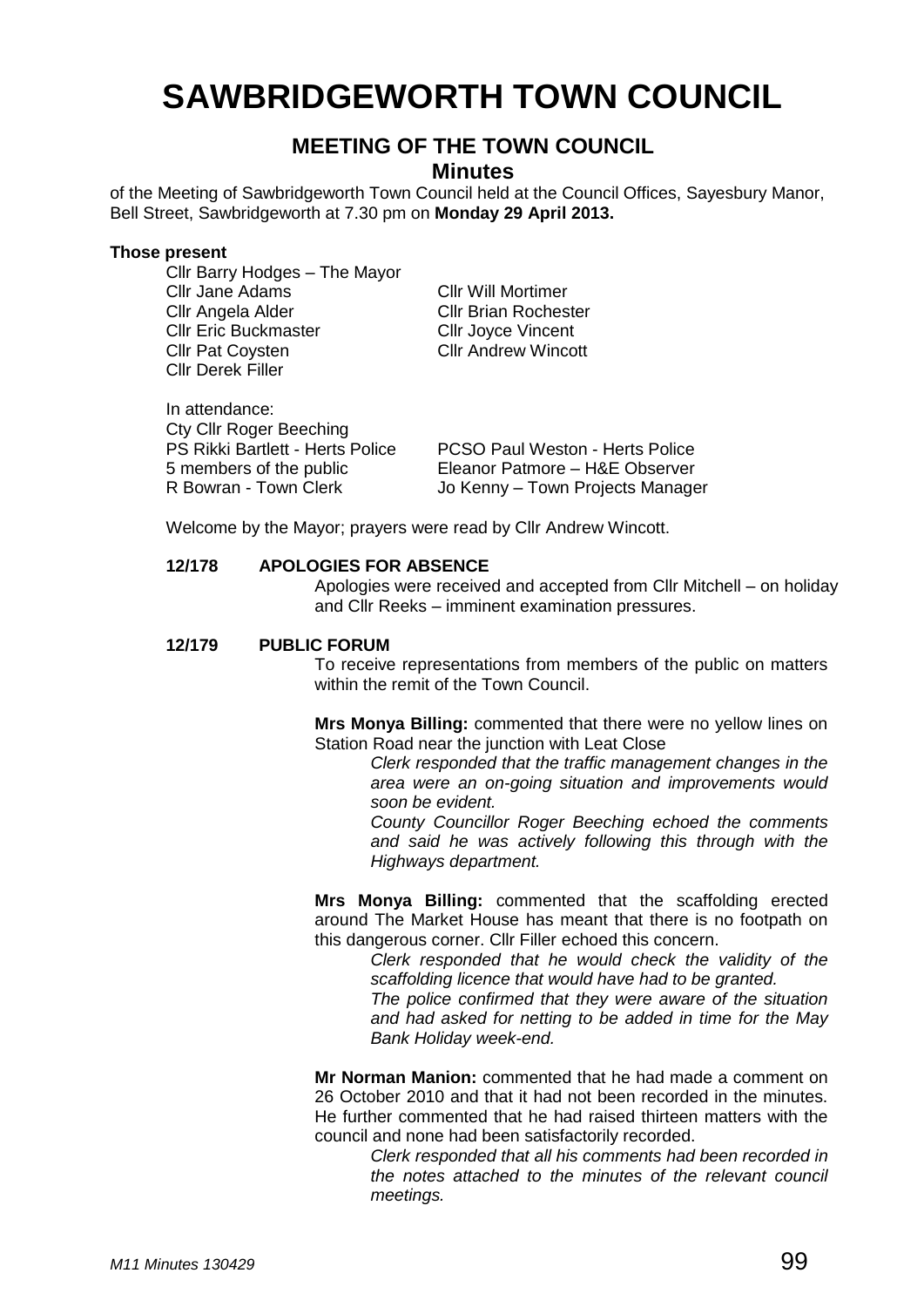**Mr Norman Manion:** commented that Barratt Homes had cut down seven ash trees during construction and noted that a developer in Norfolk had recently been fined heavily for a similar action. Barratt Homes had shown no interest in his complaint.

*Clerk responded that he would contact the developer.*

**Mr Norman Manion:** commented that there was still two way traffic at the top end of Millfields into and out of Saffron Gardens. He said he had contacted the Local Government Ombudsman, who had responded that he was too busy to deal with the case. He had also contacted Herts Highways who had displayed a negative attitude towards the situation.

> *Clerk responded that the condition to create one way traffic, although shown on the original proposals had been omitted from the planning consent given by the Local Planning Authority. He was in current discussions with Herts Highways whose approach was to take this as a traffic management issue.*

> *County councillor Beeching confirmed he was aware of the situation and endorsed Mr Manion's comments.*

**Mr Jonathan Barnard:** commented that the footway at the top end of Millfields remained damaged after the departure of Barratt Homes the developer. He noted that the footway near April Place had been repaired.

> *Clerk responded that the matter was in the hands of Hertfordshire Highways.*

**Mrs Heather Riches:** reminded Members that she had written to them raising a number of issues that she would like answers to in due course. Without going over her letter she wanted to highlight some points that she had raised.

**Mrs Heather Riches:** commented on a number of accessibility issues to both the council offices and the Hailey Centre. She cited the presence of a wheelie bin, waste cardboard and a generator.

> *Clerk responded that the wheelie bin was put out late on a Tuesday afternoon and put back in by 8am at the latest on Wednesday morning. Waste cardboard was associated with the trade collection of the wheelie bin on one occasion. The generator was present for two hours on the first working day after the April Farmers market and was in the process of being disposed of.*

**Mrs Heather Riches:** commented that it was not possible to drive a mobility scooter to the entrance of the council office while only one of the two gates was open.

> *Clerk responded that the entrance courtyard was a fire escape route and needed to be kept clear. He said he would reconsider the practice of how the gates were to be opened and closed.*

**Mrs Heather Riches:** commented that it was difficult to get to the door of the Hailey Centre and the accessibility bell was difficult to reach.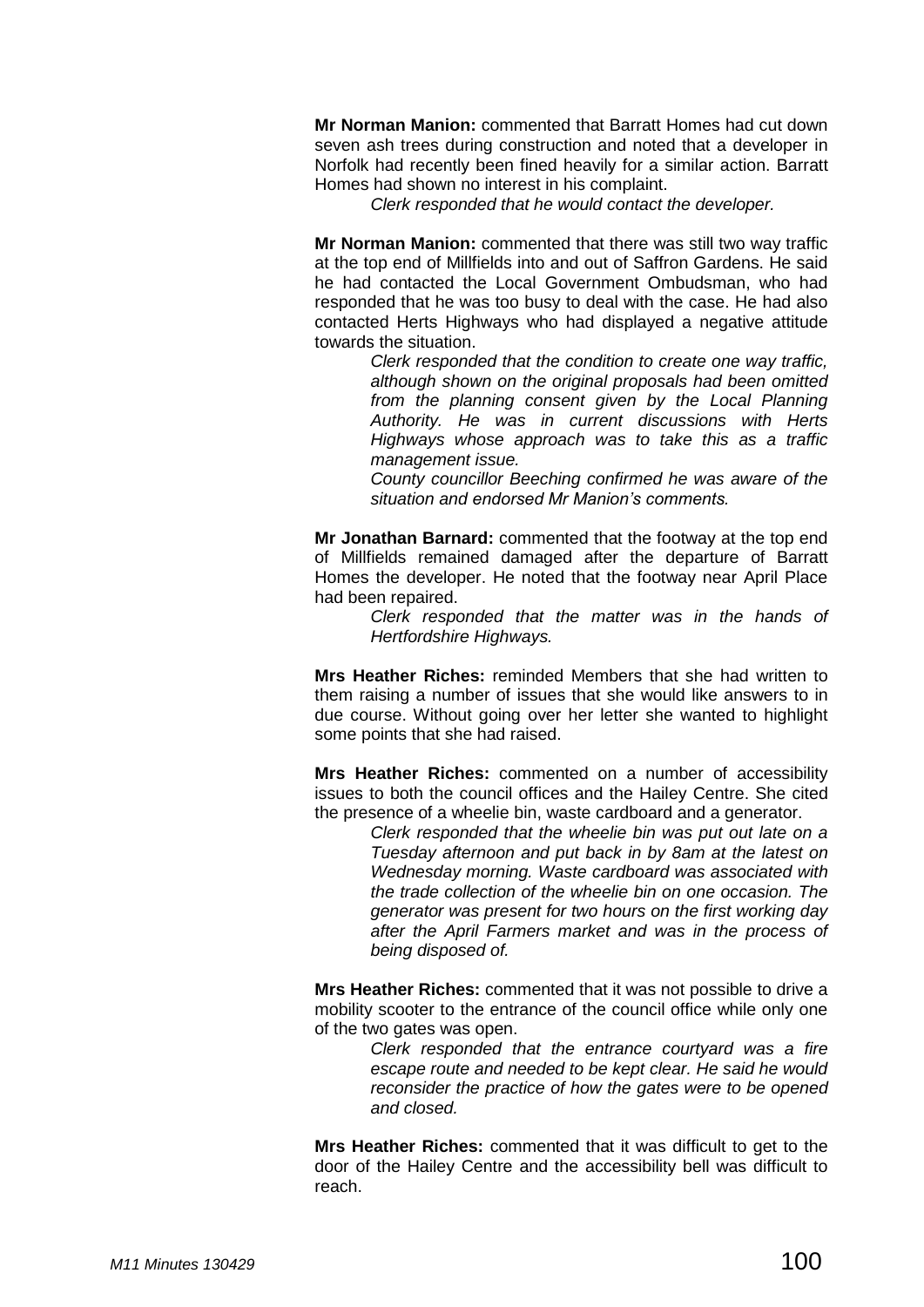*Councillor Alder responded that the bell push had been placed in the only practical location for it.* 

**Mrs Heather Riches:** commented that there was too big a step down between the Hailey Centre and the Council Chamber

> *Clerk responded that in the event of the two rooms being used in conjunction with each other a ramp would be provided for access by the less able. Thus far that situation has not arisen.*

**Mrs Heather Riches:** commented that there was only space for three mobility scooters in the yard behind the Hailey Centre and yet there were six mobility scooter users who attended the centre.

> *Councillor Alder responded and expressed concern about the number of scooters causing an obstruction in the area.*

**Mrs Heather Riches:** commented that she had been promised that accessibility issues would be taken into account by the architect and the district council. She advised the council to take advice about improving accessibility.

> *Clerk responded that the council offices had been constructed with the provisions of the Disability Discrimination legislation being taken into account. These had been approved by the Local Planning Authority. A review of issues arising from Mrs Riches comments would be made.*

**Mrs Heather Riches:** commented that there was a lack of dropped kerbs in the town which made journeys by mobility scooter inconvenienced at best and hazardous at worst.

> *Clerk responded that the point had been made by several people and that a list of points where dropped kerbs could usefully be installed was being compiled at the request of Herts Highways.*

**Mrs Heather Riches:** commented that there was a problem of cars being parked on pavements which made progress on mobility scooters very difficult.

> *County Councillor Roger Beeching said that the issue of pavement obstruction was being addressed by Herts Highways.*

#### **12/180 DECLARATIONS OF INTEREST**

To receive any Declarations of Pecuniary Interest by Members. There were none.

#### **12/181 MINUTES**

*Resolved:* After two amendments were made, approved as a correct record the minutes of the meeting of the Town Council held on 25 March 2013 (M10) *[prop Cllr Alder; secd Cllr Buckmaster]* There were no matters arising from these Minutes and not dealt with elsewhere on this Agenda.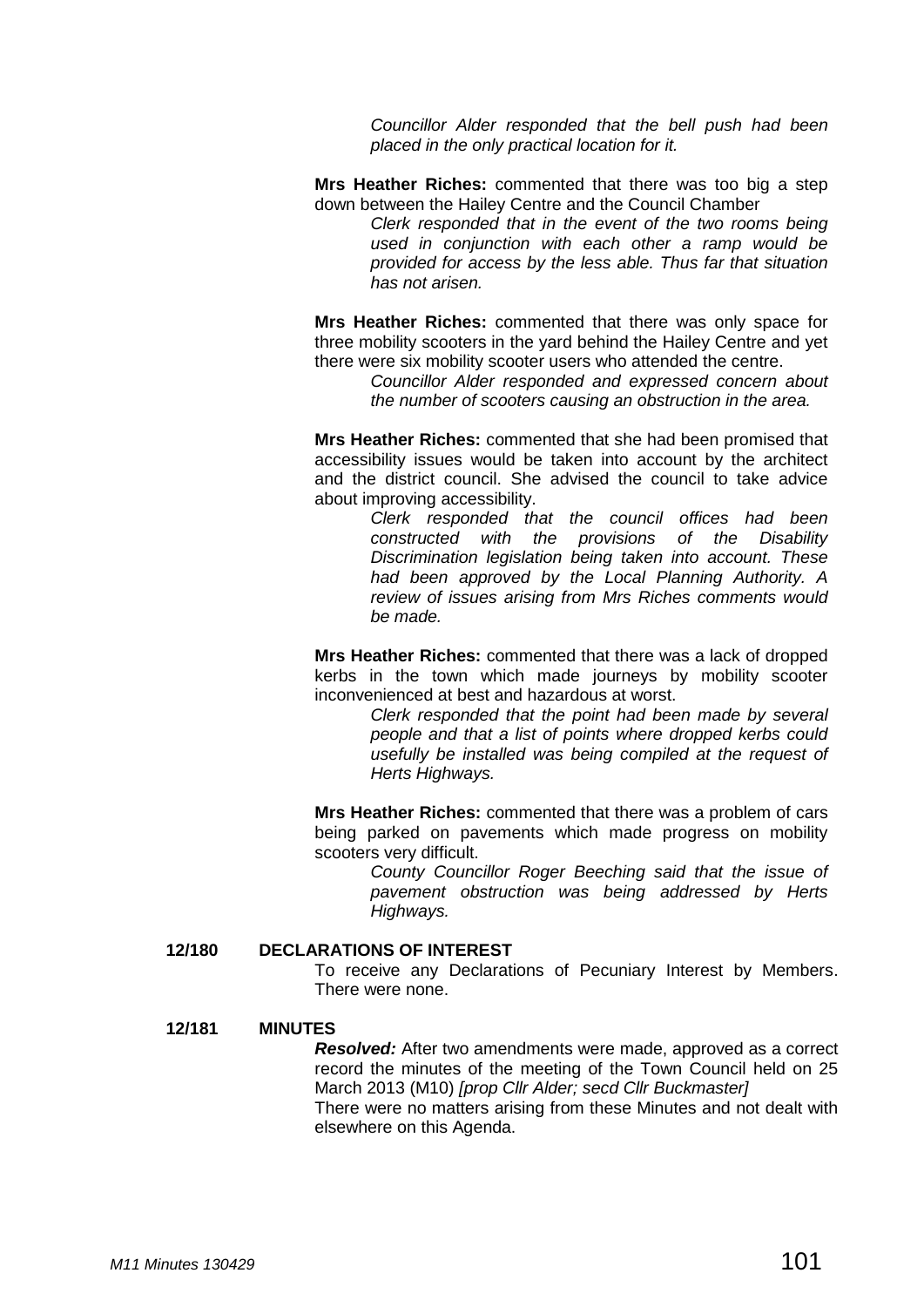## **12/182 PLANNING COMMITTEE**

*Received and Noted:* The minutes of the Planning Committee Meetings held on:

- 25 March 2013 (P18)
- 15 April 2013 (P19)

## **12/183 FINANCE AND POLICY COMMITTEE**

*Received and Noted:* The minutes of the Finance and Policy Committee Meeting held on:

• 11 March 2013 (F04)

## **12/184 ANNUAL TOWN MEETING**

- The Annual Town Meeting was held in the Council Chamber on Monday 15 April. There were 17 attendees. A full report is to be included in the next Town Council Newsletter.
- An issue was raised by a parishioner concerning excessive and dangerous speeds of traffic in Station Road. This was answered by County Councillor Roger Beeching with an explanation of the steps that were being taken to improve the situation.

## **12/185 MAYOR'S CORRESPONDENCE/COMMUNICATIONS**

To receive Mayor's forward appointments and communications

- St Georges Day parade.
- Thorley Wash Nature Reserve opening
- Civic Dinner
- Annual Awards evening and distribution to Mayor's Charity
- Visit to Belgian WWI battlefields.

## **12/186 REPRESENTATIVES REPORTS**

#### To receive representatives reports from:

- o **County Councillor Roger Beeching** reported:
	- o Being in purdah running up to elections in May
	- o Advised on the nature of the East and North Herts Clinical Commissioning Group.

#### o **District Councillor Eric Buckmaster** reported:

- o He would be going to Grange Paddocks to see the improvements that have been made.
- o A new plan for 10,000 homes at Gilston Park. He emphasised the importance of engagement with the options process to make local opinion heard.

## o **District Councillor Will Mortimer**:

- o Had no comments to make relating to town council business
- o **Hertfordshire Police PS Rikki Bartlett** introduced himself as our new neighbourhood sergeant and reported:
	- o Resources were being made available for the day and the evening of May Fayre

## o **Hertfordshire Police PCSO Paul Weston** reported:

- o Criminal damage to motor vehicles in West Road
- o Theft at Budgens, however cctv identified the culprits who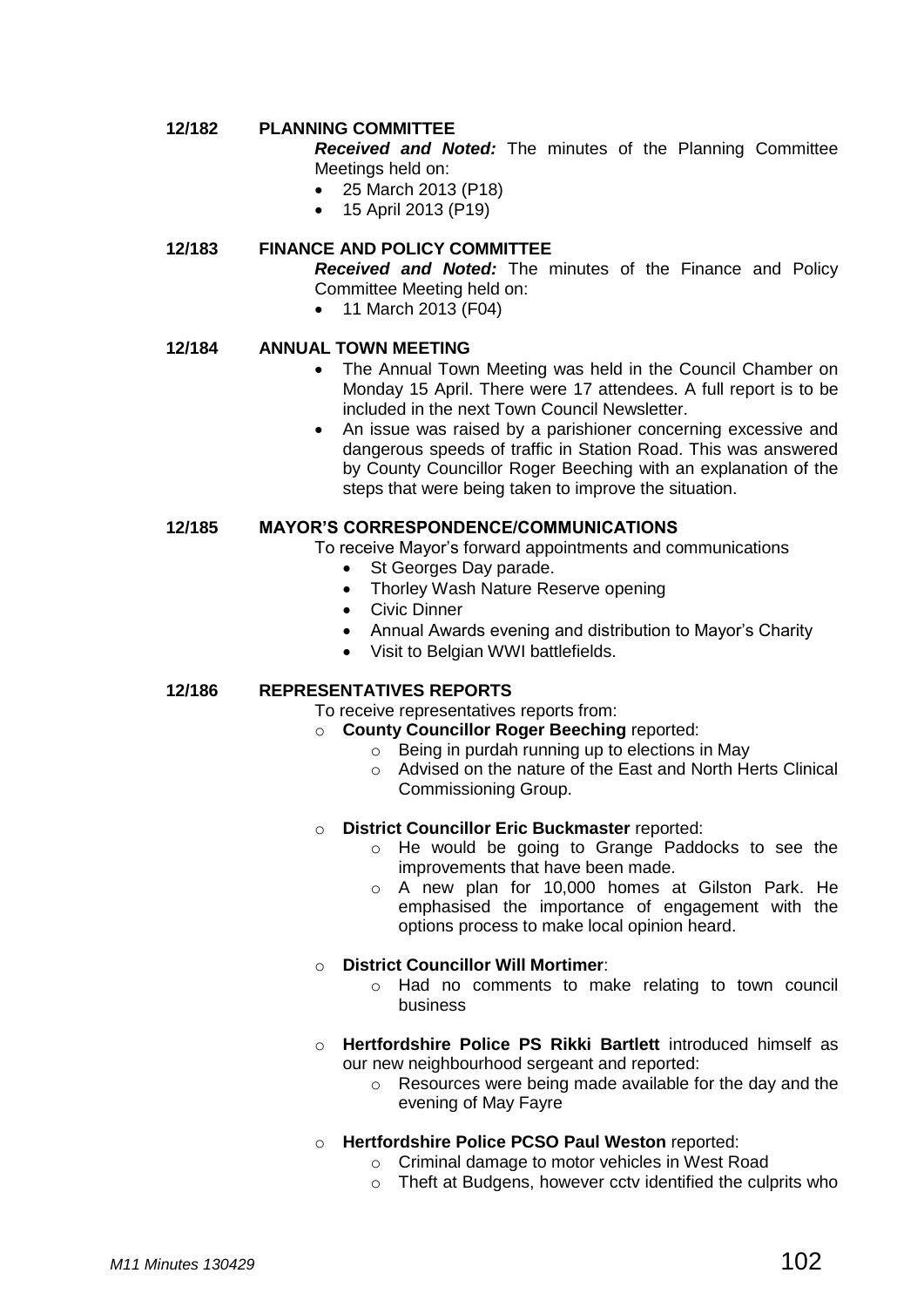were apprehended at Harlow train station.

- o Two new residents had volunteered to be involved with Neighbourhood Watch in the Vantorts area.
- o Immobilise Scheme being promoted in Saffron Gardens
- o Speed cameras had been set up in Station Road with PC Russell Jones and some prosecutions will result.

## **12/187 CLERK'S REPORT**

#### o **The Manor and The Cottage**

Following my recent reports we are close to reaching agreement on the final cost of the project. This will however be resolved at less than the contracted price.

#### o **Police Lease**

We are nearing agreement on the terms of the lease we are willing to grant to Herts police for the use of the first floor of The Cottage.

#### o **Fly Posting**

An update has been requested from the EHDC enforcement officer relating to the problem opposite The Maltings on Station Road. He advises that: "Officers are out on 'poster patrol' tomorrow and will visit Station Road, to see what signs, if any, have been removed as requested. A final letter will be sent to each company that continues to display unauthorised signage on site, advising them that officers revisit without further notice and remove the adverts".

#### o **HAPTC Executive**

Nominations are being sought for vacancies on the HAPTC Executive committee. HAPTC is particularly keen to see representation from councils that are located at the east end of Hertfordshire. Cllr Adams expressed interest.

#### o **Town Planters**

A composite deal has been negotiated with Oakridge Nurseries to supply and plant all our town planters this year, at our budget provision. They will have the right to advertise the fact and have also signed up to the "AAS" initiative as a main sponsor.

#### o **New Homes Bonus 2013/14**

We have been advised that the New Homes Bonus for this year has been established as £22,724. We have been asked to advise EHDC what we are proposing to use it for. My recommendation is that it should at least in part be used to subsidise the Community Transport Service since we are still operating at 2010 grant levels.

#### o **Sawbridgeworth Trust United Charities**

We have received a £1,000 grant from this charity to be used to support "the various buses that the Town Council is responsible for" The quid pro quo is that they would like advertising "on the bus". My recommendation is that any advertising should be on the former CVS bus which is used to transport those people whom the charity is most likely to support.

#### o **Public Conveniences**

We have received a request from EHDC to make the toilet in the council offices available to the public as part of the Community Toilet Scheme. This we have declined as they are not suitable for this purpose. However following many complaints from the public about the state of the Bell Street Conveniences, the question of the asset transfer of the facility to the town council was raised again by us and it was promised that the issue would be reviewed.

#### **12/188 FARMERS MARKET**

The Farmers Market in April attracted 1,200 visitors and that on the